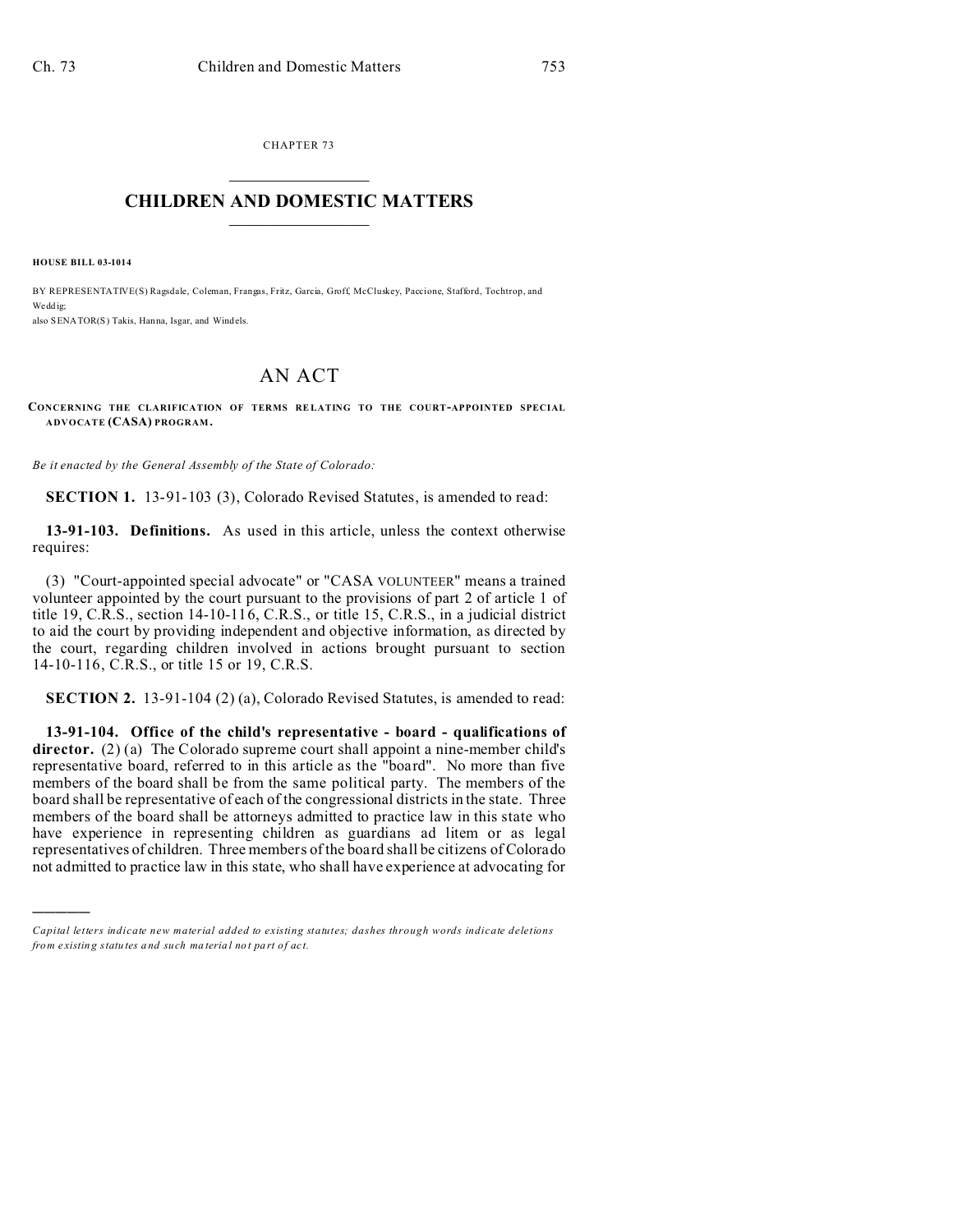children in the court system. Three members of the board shall be citizens of the state who are not attorneys and who have not served as court-appointed special advocates CASA VOLUNTEERS or special advocates.

**SECTION 3.** 13-91-105 (1) (b) (VII), Colorado Revised Statutes, is amended to read:

**13-91-105. Duties of the office of the child's representative - guardian ad litem programs - CASA programs.** (1) In addition to any responsibilities assigned to it by the chief justice, the office of the child's representative shall:

(b) Enhance the CASA program in Colorado by:

(VII) Accepting grants, gifts, donations, and other nongovernmental contributions to be used to fund the work of the office of the child's representative relating to CASA programs. Such grants, gifts, donations, and other nongovernmental contributions shall be credited to the court-appointed special advocate (CASA) fund created in section 13-91-106 (2). Moneys in such fund shall be subject to annual appropriation by the general assembly for the purposes of this paragraph (b) and for the purposes of the local CASA programs.

**SECTION 4.** 13-91-106 (2), Colorado Revised Statutes, is amended to read:

**13-91-106. Guardian ad litem fund - court-appointed special advocate (CASA) fund - created.** (2) There is hereby created in the state treasury the court-appointed special advocate (CASA) fund referred to in this subsection (2) as the "fund". The fund shall consist of such general fund moneys as may be appropriated thereto by the general assembly and any moneys received pursuant to section 13-91-105 (1) (b) (VII). The moneys in the fund shall be subject to annual appropriation by the general assembly to the state judicial department for allocation to the office of the child's representative for the purposes of funding the CASA programs established in each judicial district, or in adjacent judicial districts, pursuant to part 2 of article 1 of title 19, C.R.S., and the work of the office of the child's representative relating to the enhancement of CASA programs. All interest derived from the deposit and investment of moneys in the fund shall be credited to the fund. Any moneys not appropriated shall remain in the fund and shall not be transferred or revert to the general fund of the state at the end of any fiscal year.

**SECTION 5.** 19-1-201 (2), Colorado Revised Statutes, is amended to read:

**19-1-201. Legislative intent.** (2) Therefore, the general assembly hereby authorizes the creation of volunteer court-appointed special advocate (CASA) programs in order to enhance the quality of representation of children.

**SECTION 6.** 19-3-604 (1) (c) (I) (B), Colorado Revised Statutes, is amended to read:

**19-3-604. Criteria for termination.** (1) The court may order a termination of the parent-child legal relationship upon the finding by clear and convincing evidence of any one of the following: